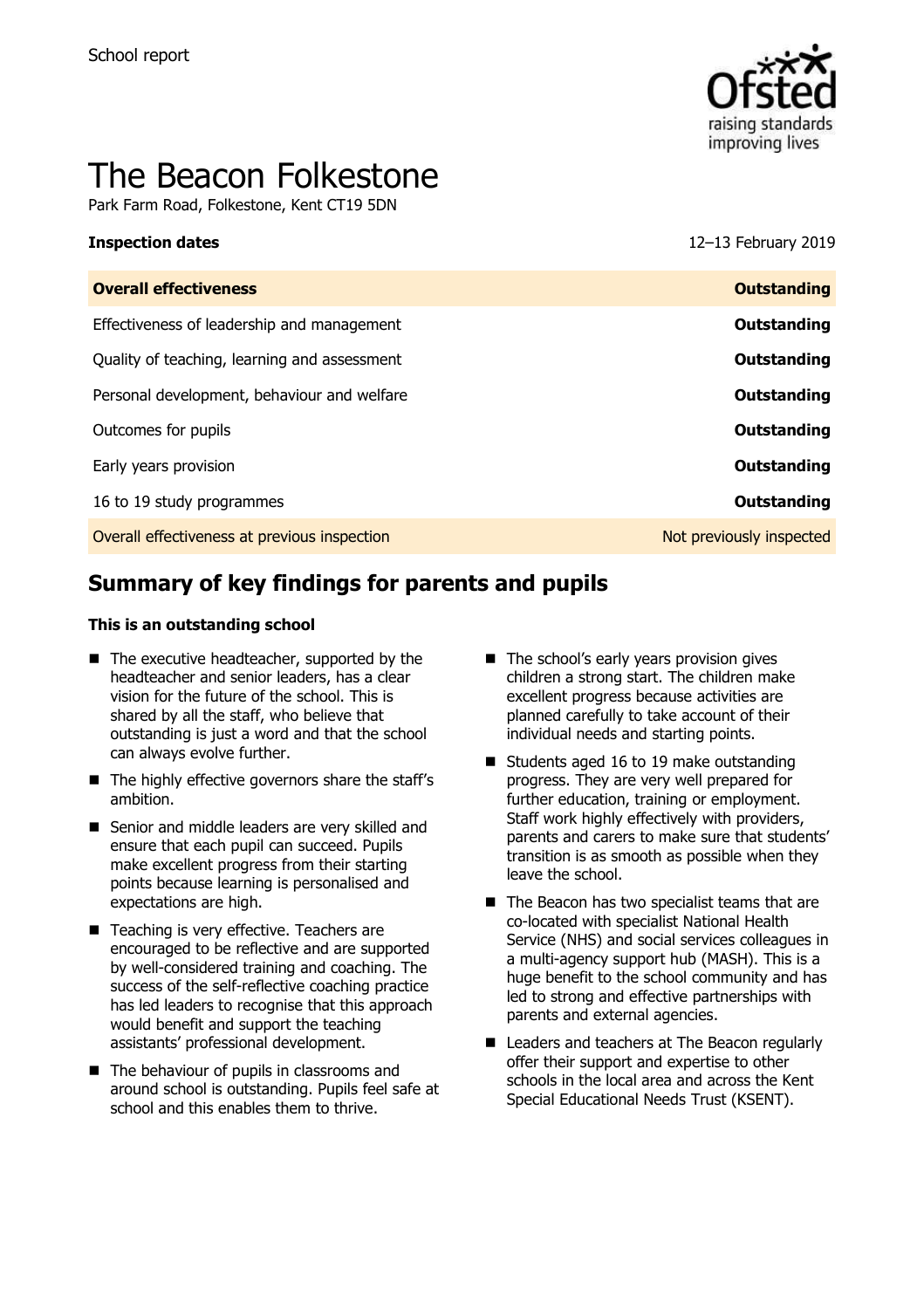

# **Full report**

### **What does the school need to do to improve further?**

Further develop the self-reflective and coaching culture to include teaching assistants.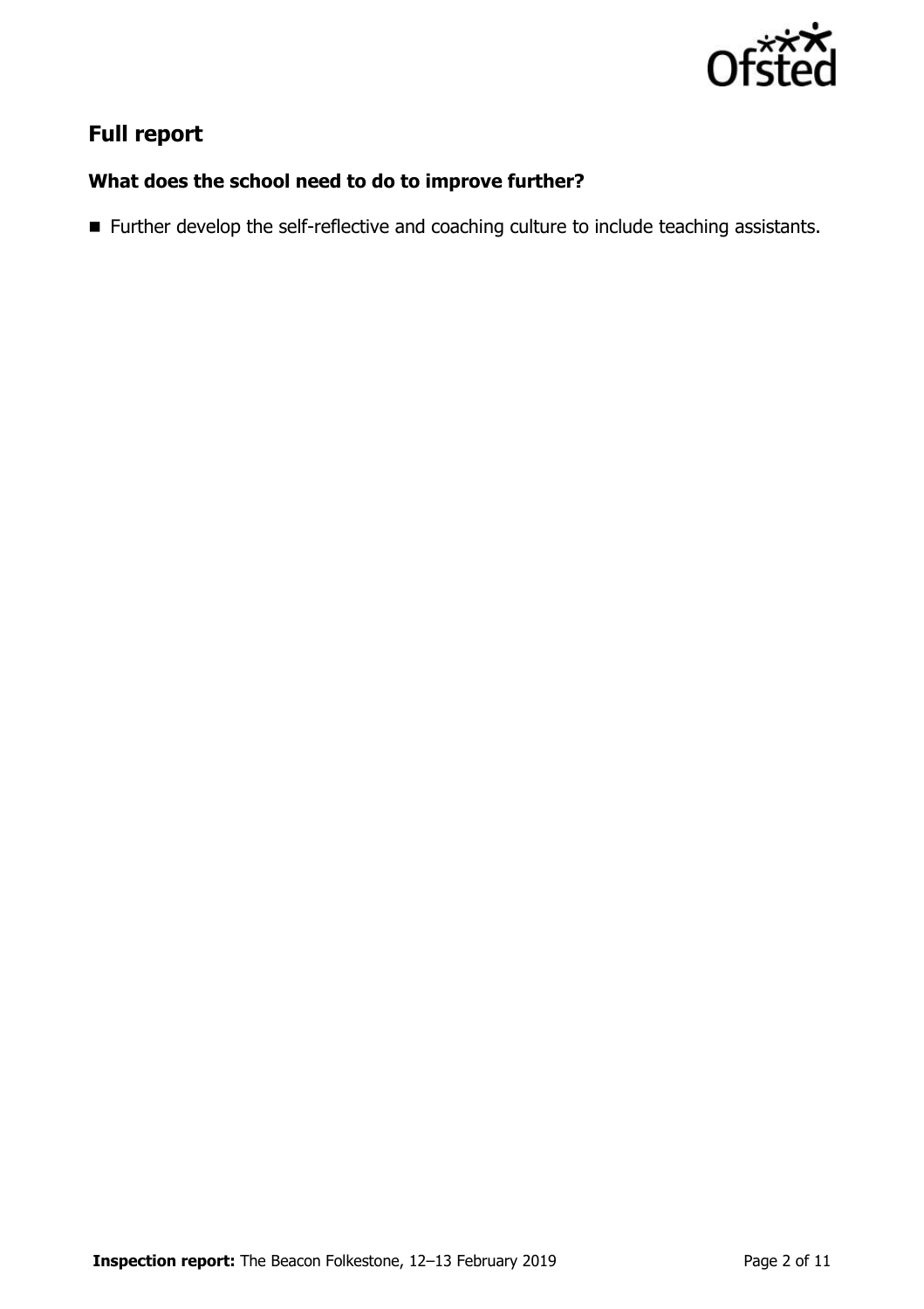

# **Inspection judgements**

#### **Effectiveness of leadership and management Constanding**

- The executive headteacher, headteacher, and senior and middle leadership teams are passionate in their determination to ensure that all pupils achieve the best possible outcomes. Leaders evaluate clearly the school's strengths and weaknesses. They know their school well and they are very clear about the priorities for the school.
- Middle leaders are very motivated and committed to the work of the school. All middle leaders who spoke to inspectors were clearly able to articulate their areas of responsibility, as well as how their action plans fit into the school development plan. They were clear as to the impact that they are making. Middle leaders effectively drive improvements.
- Leaders' monitoring of teaching and learning is highly effective. Teaching staff reflect on their teaching and leaders match stronger staff to support and coach teachers who are new to the profession or who need to develop their skills. Leaders recognise the success of the self-reflective coaching approach with teachers and now plan to use this type of training to benefit the skill development of teaching assistants.
- The curriculum is carefully thought out and adapted to meet the needs of all pupils, taking into account their ability and stage of development. Pupils' spiritual, moral, social and cultural awareness and the promotion of fundamental British values are threaded throughout the curriculum. Pupils in every key stage have valuable opportunities to attend a residential experience. These include staying in a cottage, camping and Euro Disney. These activities are valuable for developing pupils' life skills as well as improving their social interaction and communication.
- The school's careers education, information, advice and quidance are strong and the vast majority of students who left last year are still in education, training or employment.
- Leaders' use of extra funding for sport is a strength. A comprehensive programme is on offer which weaves in many elements of the personal, social and health education (PSHE) programme. Events and activities are designed with the physical, social and emotional needs of pupils in mind. Staff are well trained. The Beacon is the only special school in Kent to achieve the Kent school games platinum award for its excellent sports provision and programmes.
- Leaders' use of funding to support pupils who are disadvantaged is highly effective. Governors rigorously check that leaders can account for the spending plans for every individual disadvantaged pupil. As a result, there is little difference in the outcomes for disadvantaged pupils compared to non-disadvantaged pupils with similar starting points.
- $\blacksquare$  The executive headteacher oversees the work of the school and is also the lead professional of the KSENT, which is a group of 24 special schools in Kent. In this role, the executive headteacher is working with other schools to share good practice and provide training and support. The KSENT has established pupils' work moderation groups. The Beacon attends the moderation sessions, and this has enabled the school to successfully verify their judgements on pupil progress.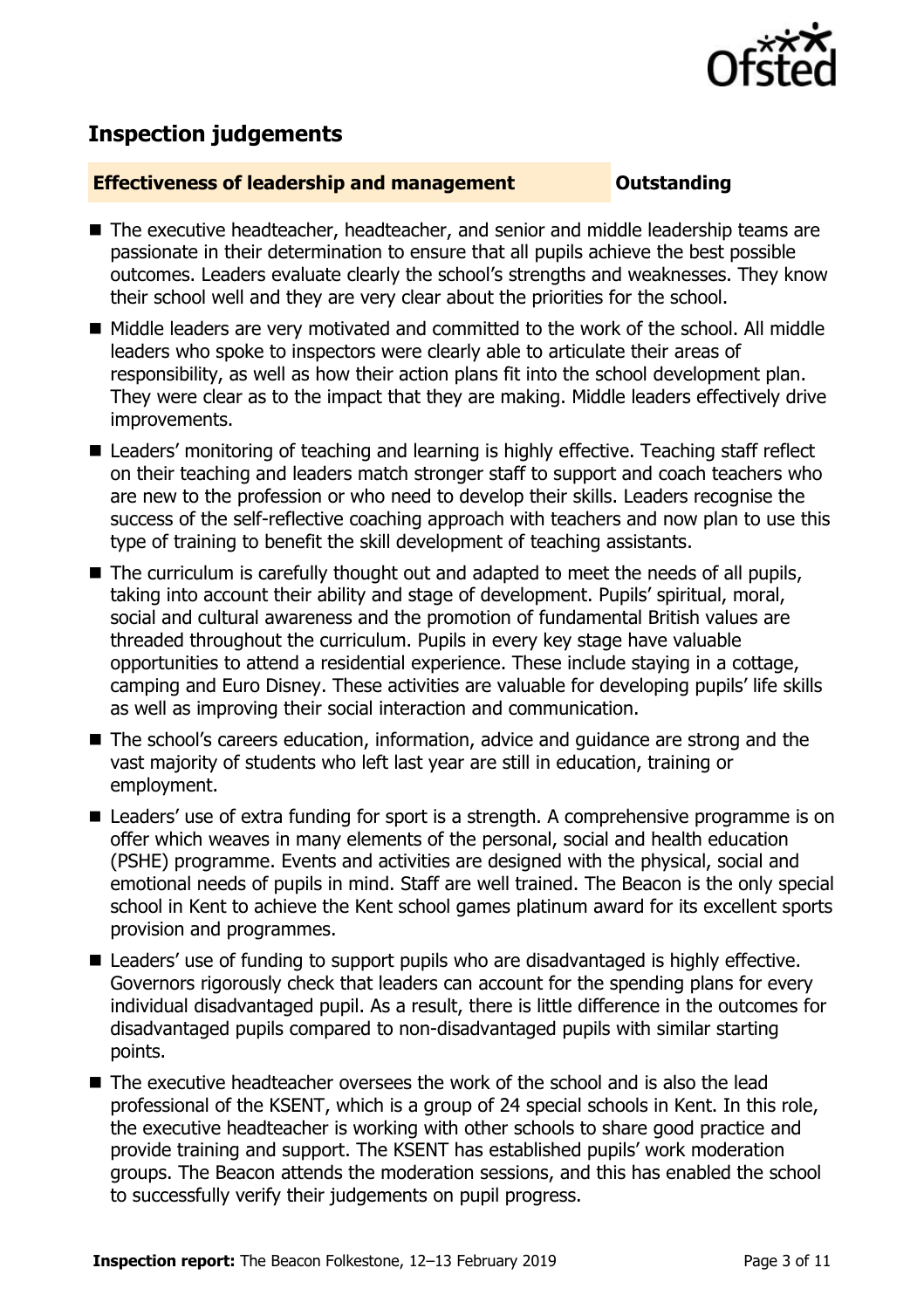

■ Ofsted's online questionnaire, Parent View, showed, prior to the inspection, that a few parents were not always happy with everything in the school. Leaders have responded by ensuring that a senior leader takes the lead on improving parental engagement and parents' evenings, and other events are already planned. Leaders are very proactive and react positively to any concerns raised. For example, they have adapted the system for drop-off and collection of pupils. Leaders have improved the efficiency of the transport arrangements at the start and end of the day, as witnessed by inspectors.

### **Governance of the school**

- Governors are a highly skilled group who provide strong, effective support and challenge to leaders. Governors know the school well and are frequent visitors. They attend meetings with senior and middle leaders and join leaders on learning walks so that they can see at first-hand pupils' educational experiences.
- Governors have a clear and perceptive understanding of the school's effectiveness. The governors' monitoring cycle rigorously scrutinises the quality of pupils' education. Governors ensure that they receive the right information to make appropriate checks on the quality of education for different groups of pupils. Governors challenge leaders to ensure that pupils have the best outcomes.

### **Safeguarding**

- Safeguarding is effective.
- There is a very strong safeguarding culture within the school. Leaders and governors have ensured that the arrangements for checking the suitability of staff and volunteers are carried out thoroughly and accurately.
- Safeguarding training for all staff is comprehensive and up to date and staff have a very clear understanding of how to keep pupils safe from harm. This ensures that staff are proactive in dealing with any safeguarding concerns.
- Record-keeping is meticulous, and any concern is dealt with quickly. The school has its own hub of multi-agency teams and, consequently, there are excellent links with external agencies.
- **Pupils are taught how to keep themselves safe when online. This enables them to** make positive choices in their use of the internet and social media sites when they are out of school.

### **Quality of teaching, learning and assessment Outstanding**

- The school caters for a wide range of needs. It provides for these needs by delivering a personalised three-tier curriculum, with pupils accessing learning at the appropriate level within three distinct age-related areas that the school calls zones.
- The quality of teaching and learning is outstanding. Senior and middle leaders monitor teaching and learning effectively. They use the information gleaned intelligently to support the development of staff skills and expertise so staff can help pupils to achieve their next steps in learning. Scrutiny of pupils' work in books and in lessons, done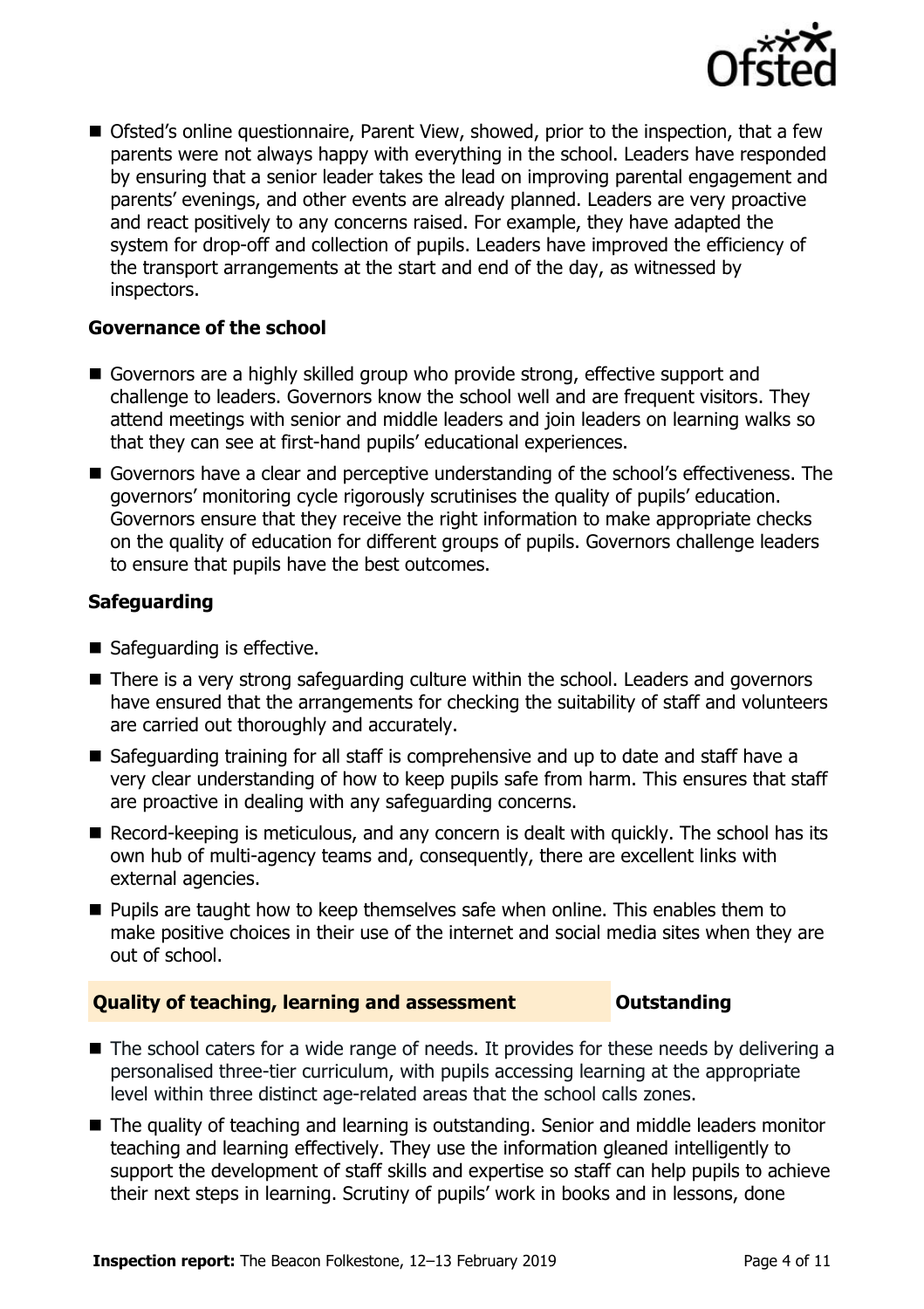

jointly with leaders, confirmed that pupils make strong progress. Teachers feel that they are given the support and professional development to refine their skills and are encouraged to take risks and be innovative. This has ensured that teaching is of consistently high quality across year groups and subjects. Consequently, pupils make excellent progress.

- Staff have an excellent understanding of pupils' needs. They know their pupils well and use the assessment information to plan activities that enable the pupils to make effective progress. Pupils are set challenging targets. Where pupils need lesson content to be adapted or interpreted, staff do this expertly and prepare high-quality and bespoke resources which they use successfully to engage pupils in learning. In lessons, pupils quickly become engrossed in the activities. Additional adults provide strong support for pupils. Their teamwork with teaching staff is very effective.
- **Pupils with profound and multiple learning difficulties (PMLD) and additional sensory** needs (ASN) are exceptionally well catered for. In the PMLD classrooms, pupils experience learning based on sensory experiences with purposeful communication elements. Staff treat pupils sensitively, with understandable care and nurture. Through their well-planned use of communication strategies, staff encourage pupils to respond positively to requests.
- In the ASN classrooms, staff prepare bespoke sessions in which learning tasks are broken down into very small steps. Time is used well so that pupils have very effective learning activities and well-timed rewards. Leaders use a variety of well-researched methods that enable pupils to make outstanding progress academically and ensure that they develop social, emotional and communication skills to become effective learners.

### **Personal development, behaviour and welfare <b>COULTS** Outstanding

### **Personal development and welfare**

- The school's work to promote pupils' personal development and welfare is outstanding.
- The school has excellent facilities which include adventure play equipment, a sunken trampoline and a wood where pupils take part in the forest school. Additionally, there are therapy spaces and a fully functioning detached house for the delivery of a lifeskills programme. These facilities really enhance the pupils' learning experiences and help them to develop vital emotional, social, communication and independence skills.
- The promotion of pupils' spiritual, moral, social and cultural development is excellent. Pupils are well prepared for life in modern Britain. Pupils are confident learners. Positive relationships with staff enable them to succeed in lessons and make rapid progress in their personal development and communication skills.
- **Pupils'** learning is further enhanced by the variety of clubs and activities that take place daily. These include basketball, a film club, the Duke of Edinburgh award and soft play. The school's offer is well thought through. Many pupils arrive on school transport and leaders ensure that these pupils are still able to take part in after-school clubs.

### **Behaviour**

 $\blacksquare$  The behaviour of pupils is outstanding.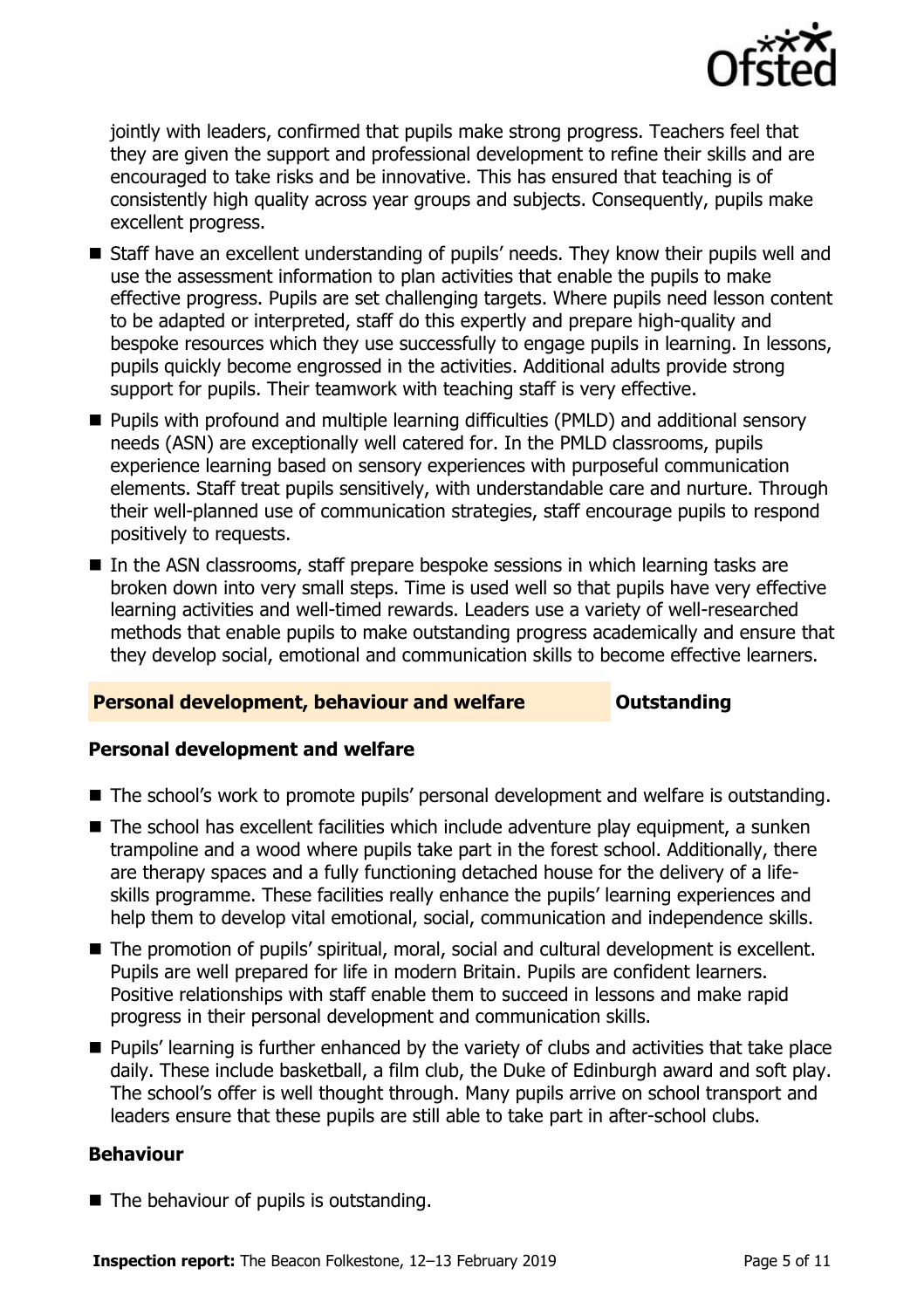

- Staff manage behaviour very well and support pupils to re-engage in tasks quickly if they lose focus. Pupils have an awareness of expectations around acceptable behaviour and how to treat each other, and other people, courteously and with respect. Pupils were very polite and happy to speak to inspectors.
- Staff are well trained to respond to any inappropriate behaviour. Systems for recording behavioural incidents are very thorough. Careful evaluation of the information that the system provides has allowed leaders to put strategies in place to reduce challenging behaviour. As a result, incidents of poor behaviour have decreased, and exclusion is rare.
- Systems to monitor attendance are well established. Some pupils have complex medical needs and leaders work proactively with parents to ensure that absence and persistent absence is minimalised. All absence is followed up rigorously and, as a result, attendance is above average for special schools.

#### **Outcomes for pupils Outstanding**

- **Pupils arrive at the school with academic levels typically below those of pupils** nationally. Leaders use the information from previous schools and their own assessments to establish a secure baseline from which their progress can be measured.
- The school sets pupils aspirational, challenging targets. Leaders moderate the pupils' work internally and externally with other schools to ensure that pupils are on track to meet these goals. Pupils, including those who are disadvantaged, make at least good progress from their different starting points. Where pupils are not making expected progress, interventions and support are put in place to enable pupils to achieve better outcomes.
- Leaders ensure that, as well as supporting pupils to achieve academically, they also provide therapeutic interventions which help pupils to develop their communication, personal, social and independence skills. As a result, pupils make excellent progress towards the outcomes specified in their education, health and care plans.
- Reading has a high priority across the school. Daily reading sessions have successfully enabled the great majority of pupils to make strong progress in this area. Throughout the school, staff encourage pupils to read widely and often. Consequently, pupils are exposed to a wide range of authors and genres.

### **Early years provision CONSISTER SERVIS ASSESSED ASSESSED AT A PARTICLE AND THE SERVIS ASSESSED AT A PARTICLE AND THE SERVIS ASSESSED AT A PARTICLE AND THE SERVIS ASSESSED AT A PARTICLE AND THE SERVIS ASSESSED AT A PARTI**

- The leadership of the early years is highly effective. Leaders have a clear overview of strengths and constantly adapt and improve provision as children's needs change.
- Excellent transition procedures support children to make a stress-free start at school. Children enter the early years with very low starting points. Effective partnerships with parents and other specialists, including from the MAST, mean that children and families are supported well.
- The environment is stimulating. Staff provide a wide range of practical activities to encourage children to learn and develop well. Effective provision ensures that children make good or outstanding progress from their starting points, particularly in their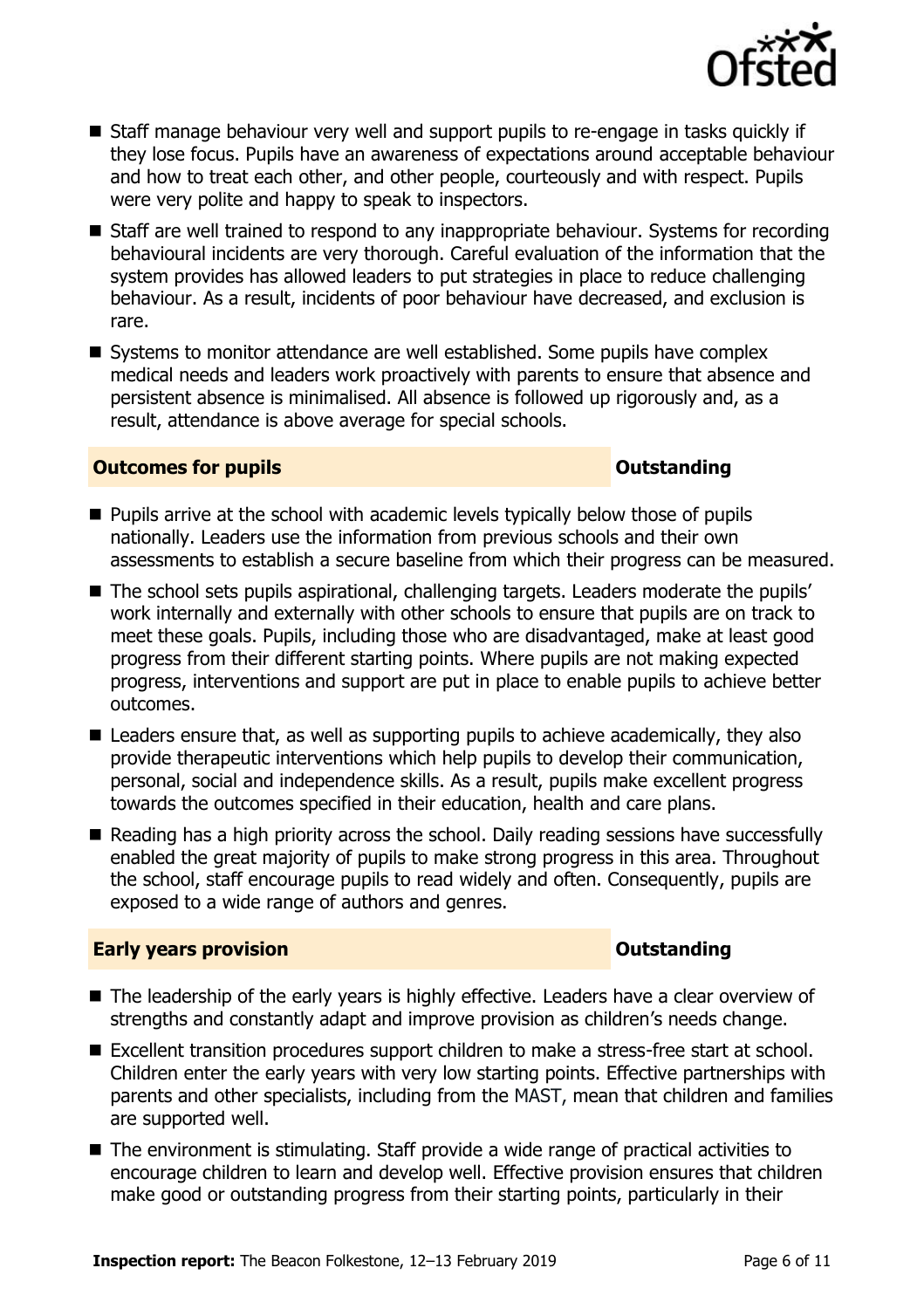

personal, social and emotional development, physical development and in their communication and language skills.

- Children's progress is carefully monitored. The comprehensive information gathered reveals any gaps in children's learning and enables staff to provide interventions, so that the children achieve the best outcomes.
- Staff ensure that children's individual health needs are clearly identified in order to provide care and therapy. The safety of the children is a priority and qualified staff support access to learning, and all statutory welfare requirements are met.
- The staff have developed warm and caring relationships with the children. The staff ensure that there is a consistent approach to managing children's behaviour and, as a result, the children's behaviour is excellent.
- Children are fully prepared for their move into Year 1. The move is planned carefully, and provision is adapted to children's needs so that it supports their continuous development.

#### **16 to 19 study programmes Distances Outstanding**

- The leadership of the 16 to 19 programme is excellent. The curriculum follows different pathways that are dependent on students' abilities and stages of development. The programmes are highly individualised and suited to their needs. There is a continuing emphasis on developing students' English, mathematics and communication skills, as well as essential life and independence skills. Students make excellent progress from their different starting points and gain worthwhile accreditation, often arising from their interests and abilities.
- Attendance is good. It is monitored carefully by leaders. Students' behaviour is exemplary, and all students engage well in learning.
- Students' learning is promoted through a range of practical and purposeful activities. Students learn how to travel safely and shop independently. Students develop life skills in the purpose-built house on the school site. Inspectors observed students in the house enthusiastically preparing their lunch, cleaning windows, washing up and learning other independent skills.
- Students benefit from high-quality, work-related learning. The placements include internal opportunities, such as working in the school's café, working with the site team or working within the classroom. External placements include situations in local businesses, hotels and restaurants. All work experience places are carefully risk assessed and, where possible, are located close to the students' homes so that they can travel to work independently. These experiences help to provide students with the necessary knowledge and skills to gain successful employment.
- Students are very well prepared for the next stage in their education. Students are provided with excellent careers advice and guidance and are supported well to make appropriate choices. As a result, the majority of students remain in education, training or employment after leaving the school.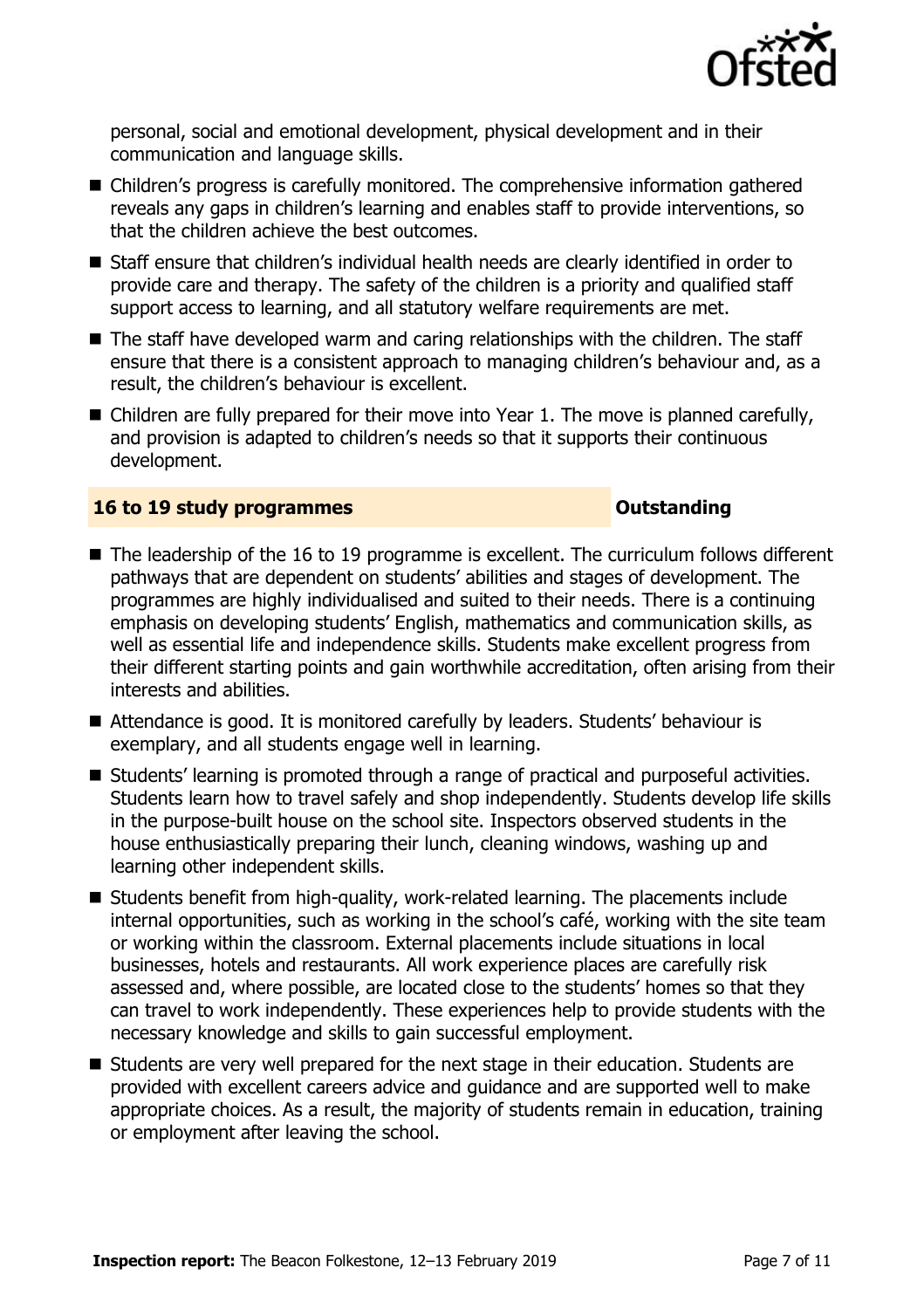

# **School details**

| Unique reference number | 119044   |
|-------------------------|----------|
| Local authority         | Kent     |
| Inspection number       | 10088082 |

This inspection of the school was carried out under section 5 of the Education Act 2005.

| Type of school                                           | All-through special                                            |
|----------------------------------------------------------|----------------------------------------------------------------|
| School category                                          | Foundation special                                             |
| Age range of pupils                                      | 3 to 19                                                        |
| Gender of pupils                                         | Mixed                                                          |
| Gender of pupils in 16 to 19 study<br>programmes         | Mixed                                                          |
| Number of pupils on the school roll                      | 365                                                            |
| Of which, number on roll in 16 to 19 study<br>programmes | 63                                                             |
| Appropriate authority                                    | The governing body                                             |
| Chair                                                    | Julie Nixon                                                    |
| <b>Headteacher</b>                                       | Neil Birch (executive headteacher), Ady<br>Young (headteacher) |
|                                                          |                                                                |
| Telephone number                                         | 01303 847555                                                   |
| Website                                                  | www.thebeacon.kent.sch.uk                                      |
| Email address                                            | office@thebeacon.kent.sch.uk                                   |

### **Information about this school**

- The Beacon was formed to accommodate pupils from its two predecessor schools, Foxwood and Highview.
- The school opened in September 2016.
- The Beacon hosts a multi-agency support hub containing National Health Service provision, paediatric services and children's social services alongside the school's multi agency support team. Additionally, the Beacon runs the specialist teaching and learning service for the Shepway District.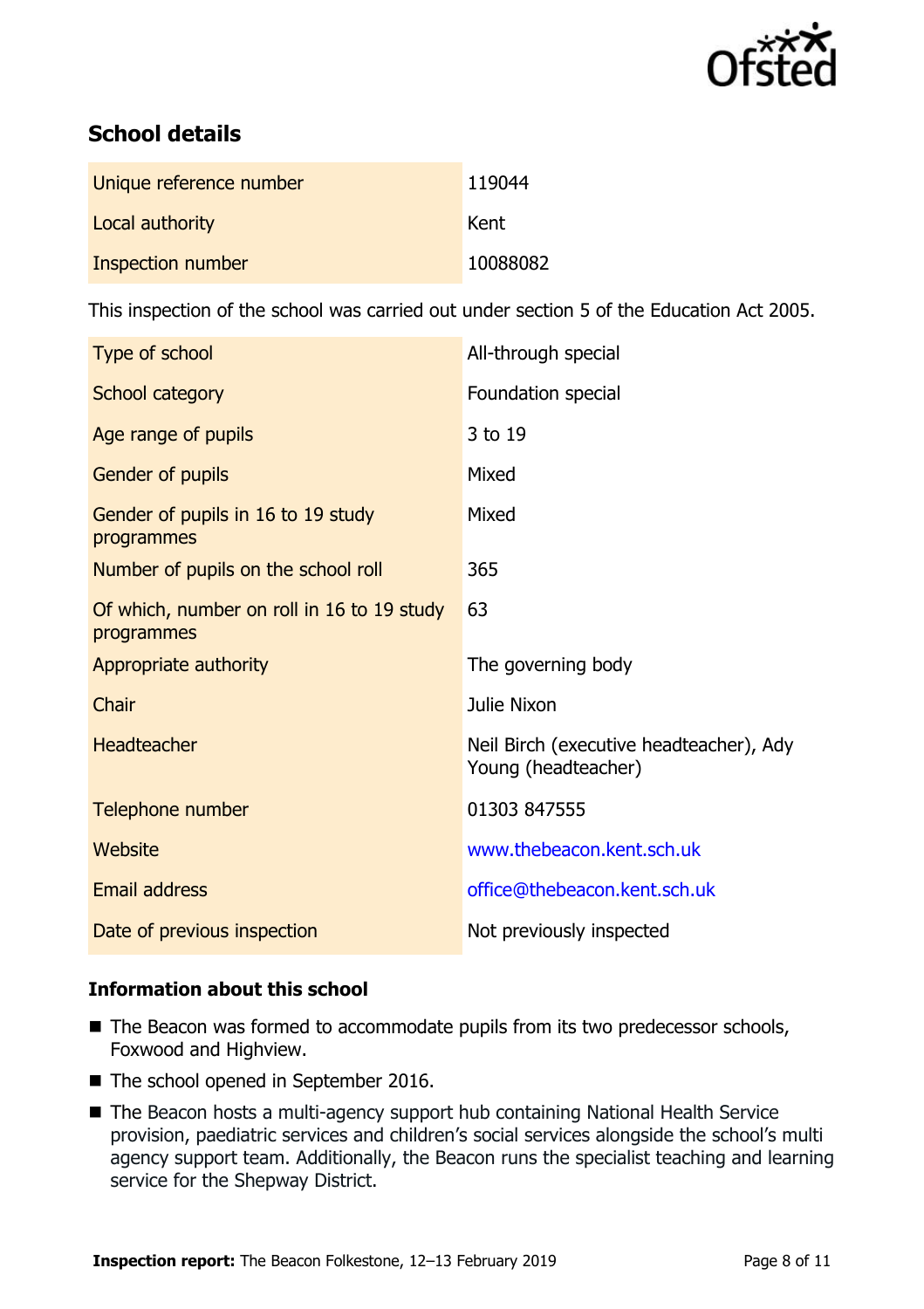

- The school caters for pupils aged 3 to 19 with complex needs, profound and severe learning difficulties, and physical and sensory impairment.
- All the pupils have an education, health and care plan.
- The proportion of pupils known to be eligible for support provided by the pupil premium is higher than average.
- The executive headteacher is also the lead professional of the Kent Special Educational Needs Trust.
- A senior leader was promoted in January and is now the headteacher at The Beacon.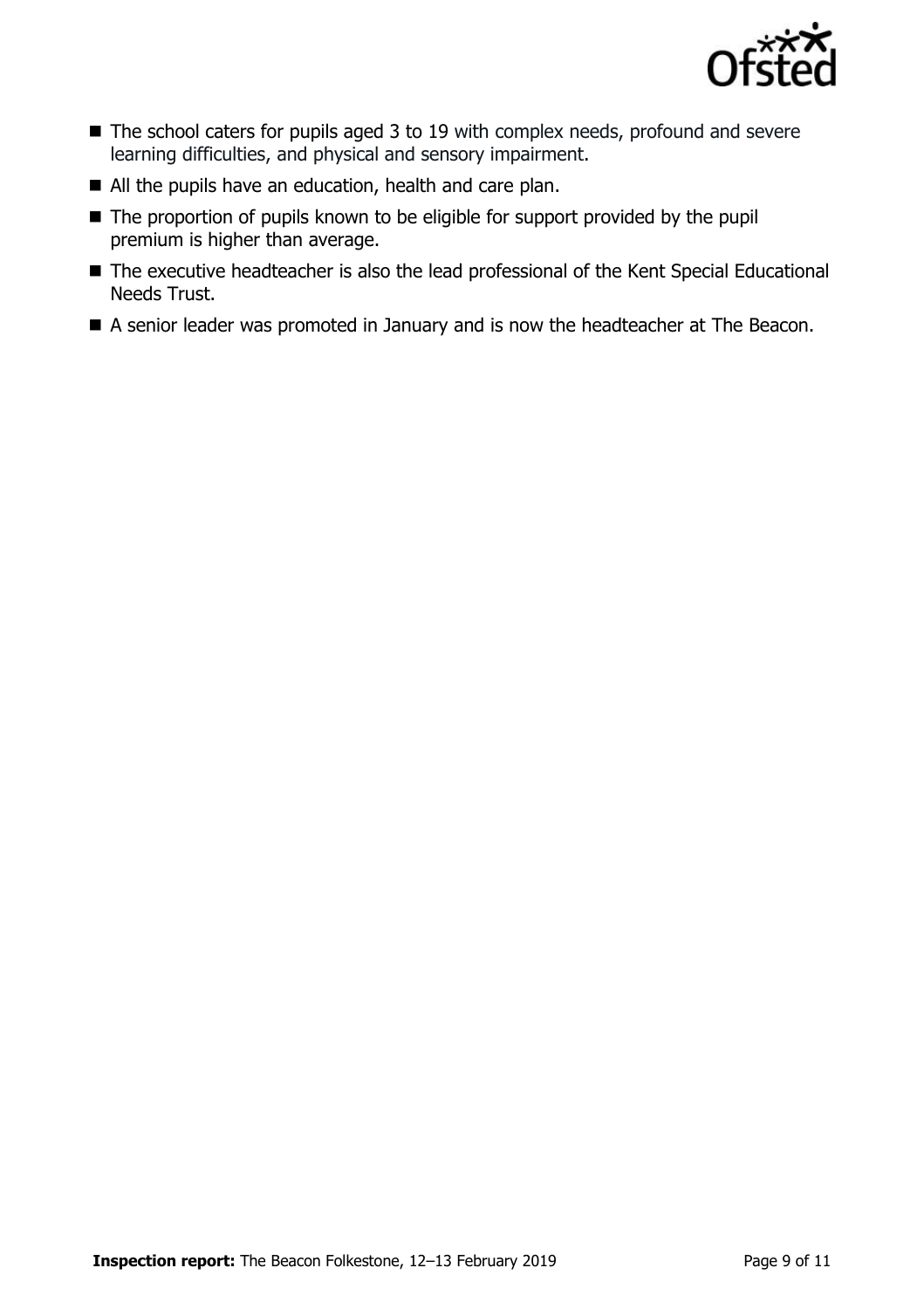

# **Information about this inspection**

- Inspectors observed teaching and learning in all key stages and year groups. All lessons were visited jointly with leaders. Inspectors and leaders carried out a joint scrutiny of pupils' work, covering all year groups and subjects.
- Inspectors held meetings with the executive headteacher, headteacher, senior leaders, the governing body and with representatives of the local authority. Meetings were also held with senior and middle leaders to talk about their areas of responsibility.
- Inspectors took account of 62 responses recorded on Parent View, Ofsted's online questionnaire, including 22 free-text comments. An inspector also spoke to four parents at the start of the school day and the lead inspector spoke to a parent on the telephone.
- $\blacksquare$  The views of staff were gathered through meetings with groups of staff and by taking account of the 72 responses to Ofsted's online staff questionnaire.
- **Inspectors met with a group of pupils and spoke to pupils in lessons and around the** school.
- Inspectors looked at a range of documentation, including: the school's self-evaluation; the school improvement plan; an analysis of the school's performance data; information relating to the attendance and behaviour of pupils; safeguarding and child protection records; the curriculum; the school improvement adviser's evaluations of the quality of teaching over time; and minutes from the governors' meetings.

#### **Inspection team**

| Susan Conway, lead inspector | Ofsted Inspector        |
|------------------------------|-------------------------|
| <b>Rosemary Keen</b>         | <b>Ofsted Inspector</b> |
| Sue Cox                      | Ofsted Inspector        |